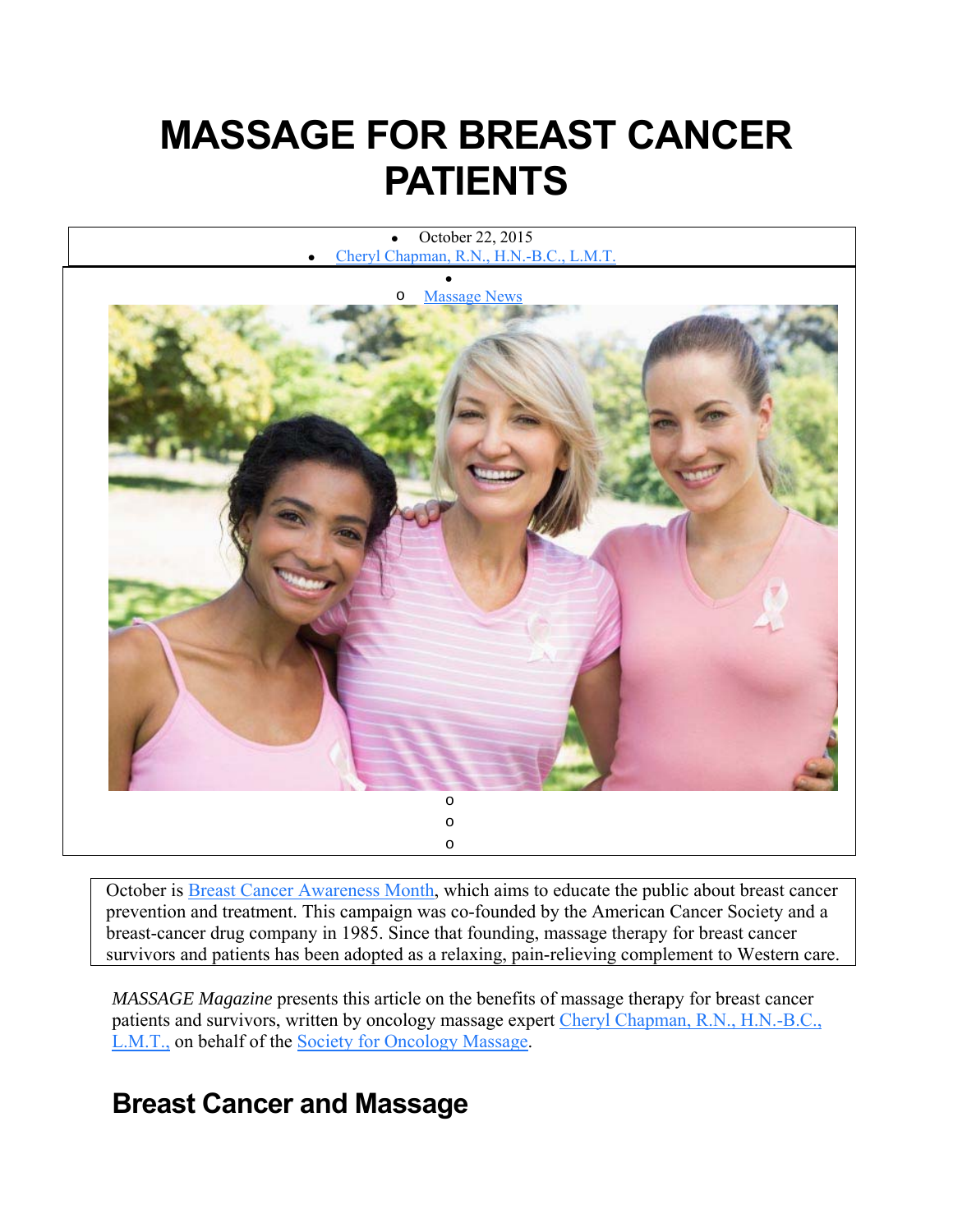If anyone needs and deserves soft, caring touch with massage, it is women living with breast cancer, whether before, during or post-treatment.

Massage and touch at any stage of breast cancer will take a woman to another place than her disease. Massage can assist her throughout her entire journey, from diagnosis to recovery. There is nothing good about a diagnosis, surgeries, chemotherapy or radiation. It can also be difficult for the patient to deal with family issues, body image, finances, friends and do-gooders. Massage can help.

When I've asked my clients what massage does for them, they have replied with comments such as:

- "I've had enough pain, and now it is time to feel something good";
- "For the first time, I feel in touch with, and back with, my body";
- "The emotional and physical drain is now easier to deal with";
- "The treatments are wearing me out and the only thing that helps is massage";
- "Touch is empowering";
- "You have no idea how much I look forward to our time together"; and,
- "I never could have gone through this without your hands."

Beyond anecdotal evidence, many research studies have indicated that massage eases pain and increases feelings of relaxation, among other benefits, for breast cancer patients.

## **When to Massage**

Ideally, the best approach is to massage a few days pre-surgery and another the day before surgery. The benefits from this would activate the parasympathetic nervous system, which is our relaxation response. This decreases adrenaline, lowers blood pressure, slows respiration, relaxes the diaphragm and reduces cortisol. Massage allows the release of emotions and feelings such as fear, anger, guilt, loneliness and helplessness. The internal benefits decrease muscle contractions, lower blood sugar, and increase digestive enzymes and peristalsis.

Touch is a respite from physical pain and discomfort, emotionally as well as spiritually.

Presurgical massage prepares the body for an operation by gently releasing trigger points, softening muscles and connective tissue, and alleviating body trauma and tension.

Postoperatively, massage alleviates surgical pain and edema. Massage assists in dissipating the residual effects of anesthesia, softens and reduces scar tissue, boosts the immune system and provides a safe, nurturing feeling.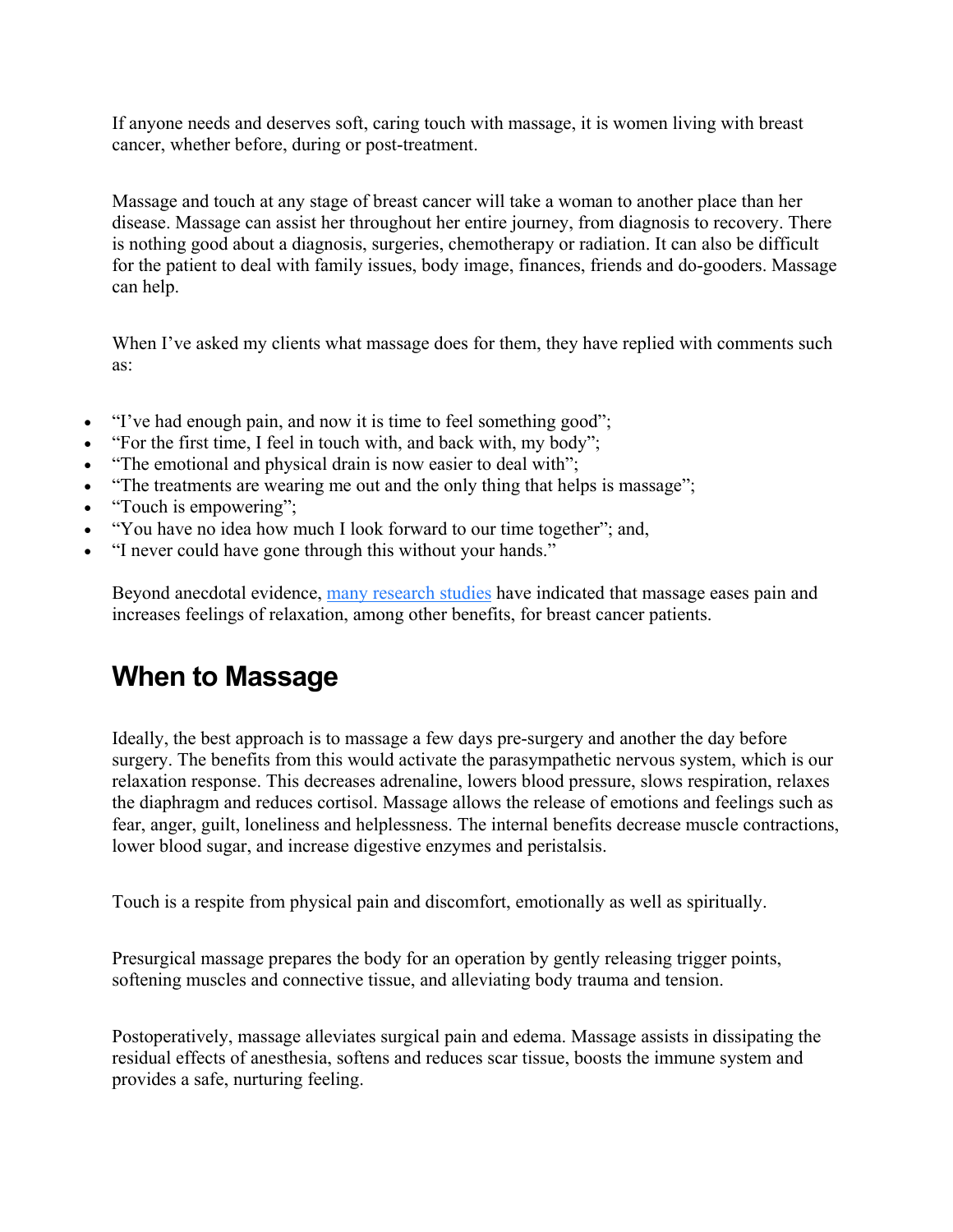Massage allows a woman to let go of fear, anger and loneliness and deal with her altered selfimage. During the painful process of reconstruction, touch provides a message of connection and support. Massage reconnects a woman and brings her back into her body by feeling the hands on her skin. And, last but not least, it simply feels good.



## **Strength and Courage**

Losing a breast takes a great deal of physical and emotional

strength and courage. Even when an implant is placed, it is not the same as a natural breast. The type and stage of cancer will determine what surgery is done. Reconstruction is a painful and sometimes lengthy process. Issues with self-image arise.

Many women have no support of any kind. As much as we are not psychologists, massage therapists can be there for these clients in a small but important way. Our touch is very powerful. As the saying goes, it reaches body, mind and spirit.

During chemotherapy and radiation, light massage is vital in all phases and in addressing side effects and complications. Radiation is most always done post-surgery and unfortunately solidifies and hardens the fascia and burns the skin.

Side effects do not last, but complications may make life difficult for a long time. The best time to provide a massage session is a day or two before the next chemotherapy or radiation treatment. Standard Swedish massage is contraindicated at this time, as it will place her body into hepatic overload. Instead, light massage and techniques such as CranioSacral Therapy or energy work are best. Energy modalities work very well in all phases of cancer. Combining both energy work and gentle massage is ideal.

The length of the session can be from a few minutes to an hour, and will be determined by the medical treatments the client is receiving. The massage environment may be the client's home, a hospital or massage office.